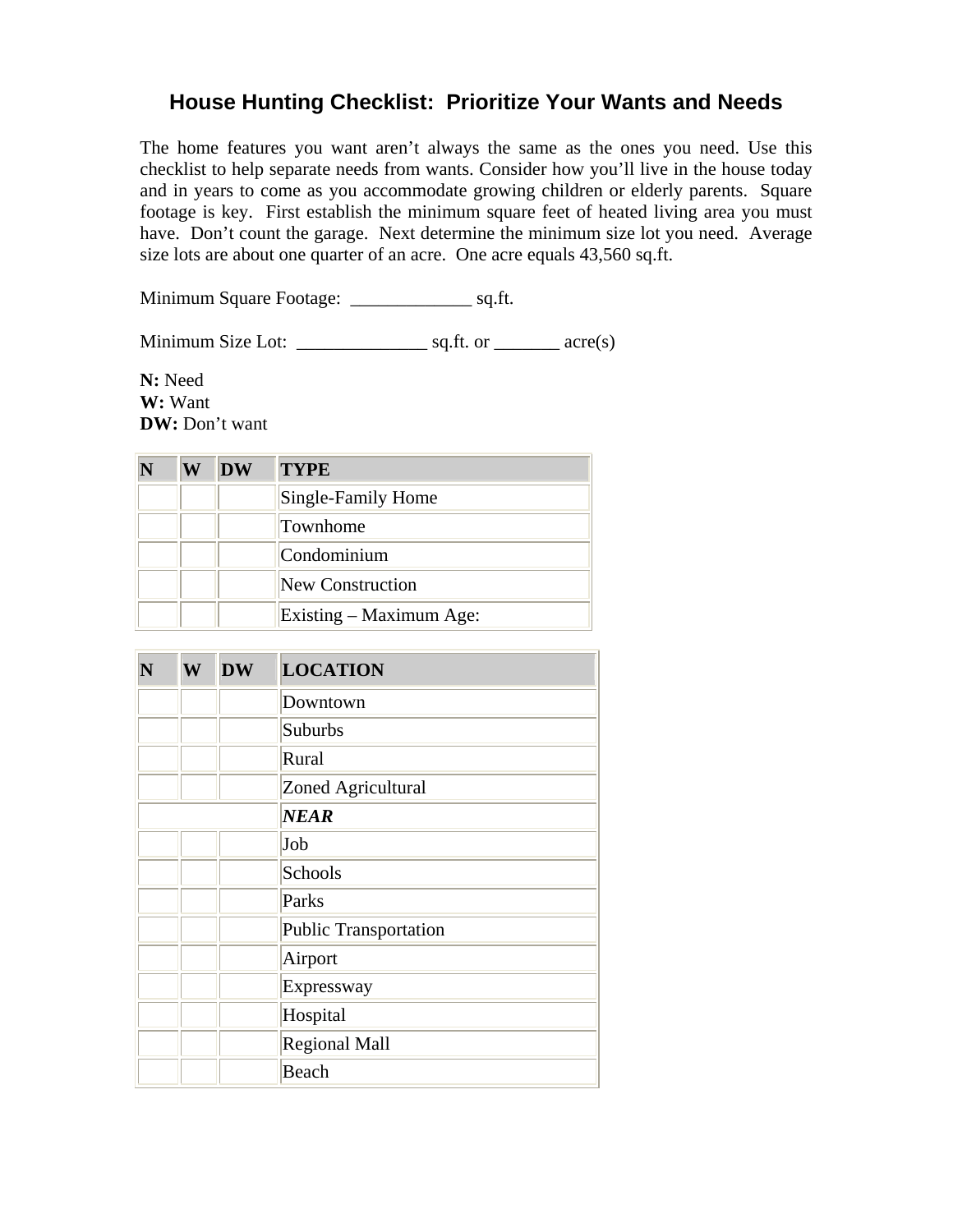| W | <b>DW</b> | <b>CONDITION</b>     |
|---|-----------|----------------------|
|   |           | Well Kept            |
|   |           | Fixer-Upper          |
|   |           | Needs Minor Work TLC |

| N | W | <b>DW</b> | <b>STYLE</b>                     |
|---|---|-----------|----------------------------------|
|   |   |           | Transitional                     |
|   |   |           | Contemporary                     |
|   |   |           | Ranch                            |
|   |   |           | Two-story                        |
|   |   |           | One-story                        |
|   |   |           | Colonial                         |
|   |   |           | Traditional                      |
|   |   |           | Victorian - Historic             |
|   |   |           | End Unit Townhome or Condominium |

| W | <b>DW</b> | <b>EXTERIOR</b>                  |
|---|-----------|----------------------------------|
|   |           | All Brick                        |
|   |           | <b>Brick Front</b>               |
|   |           | Vinyl Siding                     |
|   |           | Stucco - EIFS                    |
|   |           | <b>Wood Siding</b>               |
|   |           | James Hardie Siding - Hardiplank |

| W | <b>DW</b> | <b>SYSTEMS</b>                                           |
|---|-----------|----------------------------------------------------------|
|   |           | Natural Gas, Heat Pump, Oil<br>(circle preferred system) |
|   |           | Central Air Conditioning                                 |
|   |           | 2 Zone Heating $&$ Cooling                               |
|   |           | <b>Security System</b>                                   |
|   |           | Internet/Cable Ready                                     |
|   |           | In-Ground Sprinkler                                      |
|   |           | <b>Central Vacuum</b>                                    |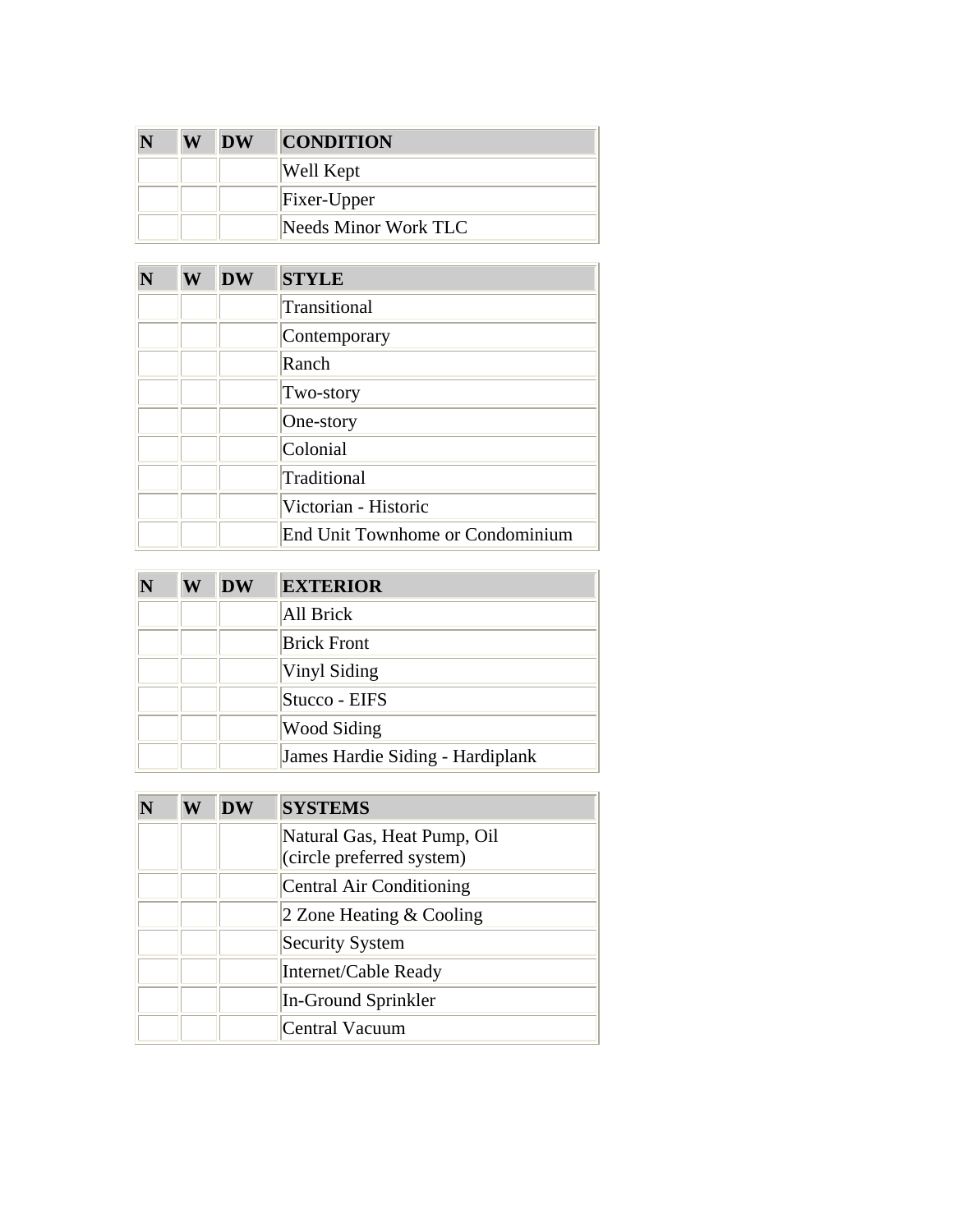| W | <b>DW</b> | <b>FLOOR PLAN</b>         |
|---|-----------|---------------------------|
|   |           | Crawl Space               |
|   |           | Solid Foundation (Slab)   |
|   |           | <b>Basement</b>           |
|   |           | Attic                     |
|   |           | Foyer                     |
|   |           | <b>Formal Living Room</b> |
|   |           | <b>Great Room</b>         |
|   |           | <b>Family Room</b>        |
|   |           | <b>Formal Dining Room</b> |
|   |           | Office                    |
|   |           | <b>Recreation Room</b>    |
|   |           | Mud Room/Laundry Room     |
|   |           | <b>Music Room</b>         |
|   |           | <b>Home Theatre Room</b>  |

| W | <b>DW</b> | <b>BATHROOMS</b>             |
|---|-----------|------------------------------|
|   |           | Minimum Number:              |
|   |           | <b>First Floor Full Bath</b> |
|   |           | Separate Shower              |
|   |           | Jetted Tub                   |
|   |           | Double Sinks                 |
|   |           | Ceramic Tiled                |

| W | <b>DW</b> | <b>BEDROOMS</b>                                       |
|---|-----------|-------------------------------------------------------|
|   |           | Minimum Number:                                       |
|   |           | Master Bedroom With Bath                              |
|   |           | Walk-In Closet                                        |
|   |           | <b>Sitting Area</b>                                   |
|   |           | <b>First-Floor Master Suite</b>                       |
|   |           | In-Law Suite                                          |
|   |           | First Floor Bedroom For<br>Children/Elderly Relatives |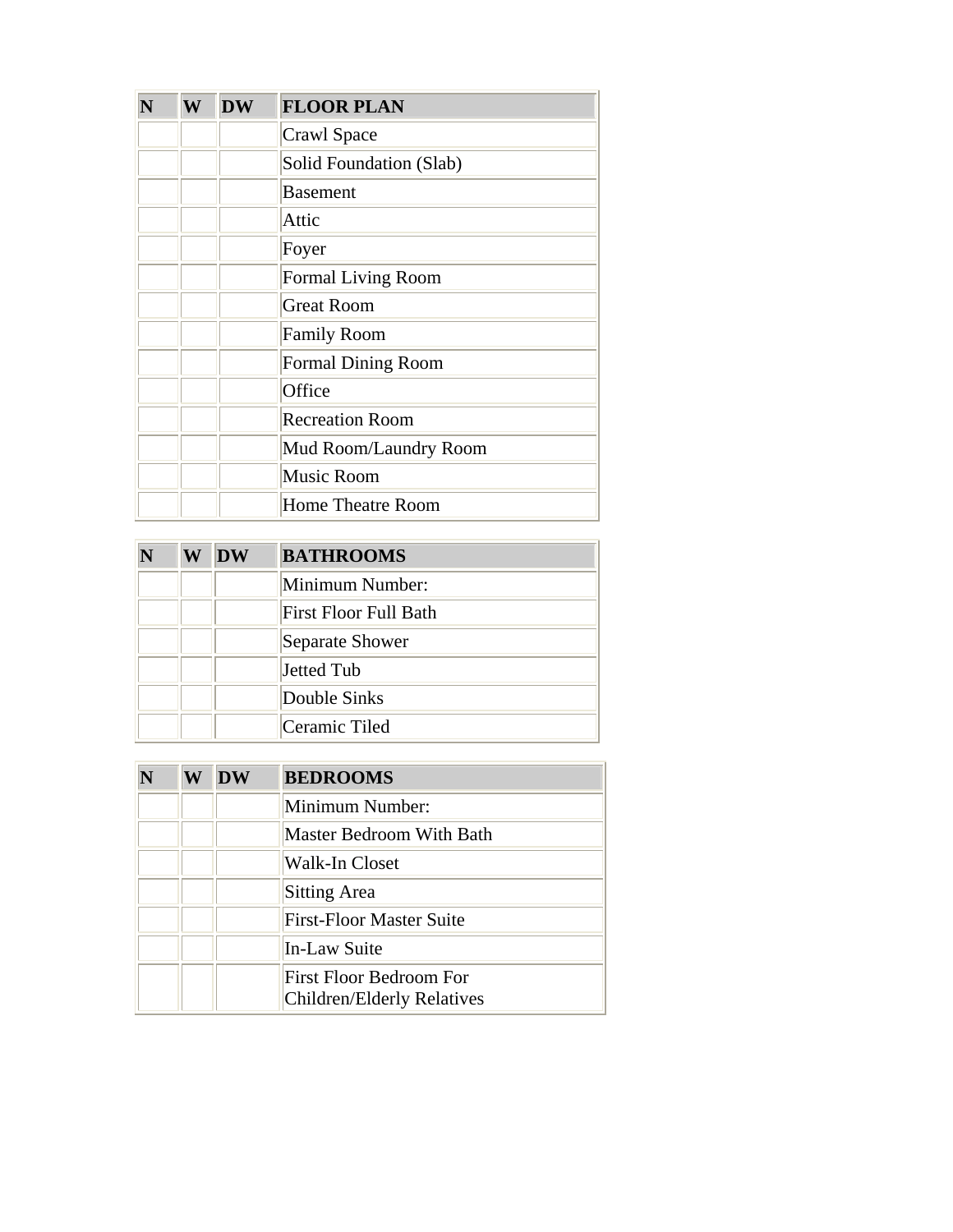| N | W | <b>DW</b> | <b>KITCHEN</b>        |
|---|---|-----------|-----------------------|
|   |   |           | Countertop Materials: |
|   |   |           | <b>Cabinet Color:</b> |
|   |   |           | <b>Gas Range</b>      |
|   |   |           | <b>Breakfast Area</b> |
|   |   |           | <b>Breakfast Bar</b>  |
|   |   |           | Desk Area             |
|   |   |           | Pantry                |
|   |   |           | Center Island         |
|   |   |           | Ceramic Tiled Floor   |
|   |   |           | <b>Hardwood Floor</b> |

| W | DW | <b>GARAGE/PARKING</b>                 |
|---|----|---------------------------------------|
|   |    | Minimum Number of Cars:               |
|   |    | End Loading                           |
|   |    | Detached Workshop                     |
|   |    | Paved Driveway                        |
|   |    | Reserved or Deeded Space (for condos) |

| N | W | <b>DW</b> | <b>SPECIAL FEATURES</b>       |
|---|---|-----------|-------------------------------|
|   |   |           | <i><b>INTERIOR</b></i>        |
|   |   |           | <b>Fireplace Gas</b>          |
|   |   |           | <b>Fireplace Wood Burning</b> |
|   |   |           | <b>Vaulted Ceilings</b>       |
|   |   |           | 9 Foot First Floor Ceilings   |
|   |   |           | <b>Wood Floors</b>            |
|   |   |           | <b>Built-In Bookcases</b>     |
|   |   |           | Big closets                   |
|   |   |           | Extra storage space           |
|   |   |           | First/second-floor laundry    |
|   |   |           | <b>EXTERIOR</b>               |
|   |   |           | <b>Wooded View</b>            |
|   |   |           | <b>Golf Course View</b>       |
|   |   |           | <b>Water View</b>             |
|   |   |           | Marsh View                    |
|   |   |           | <b>In-Ground Pool</b>         |
|   |   |           | <b>Fenced Yard</b>            |